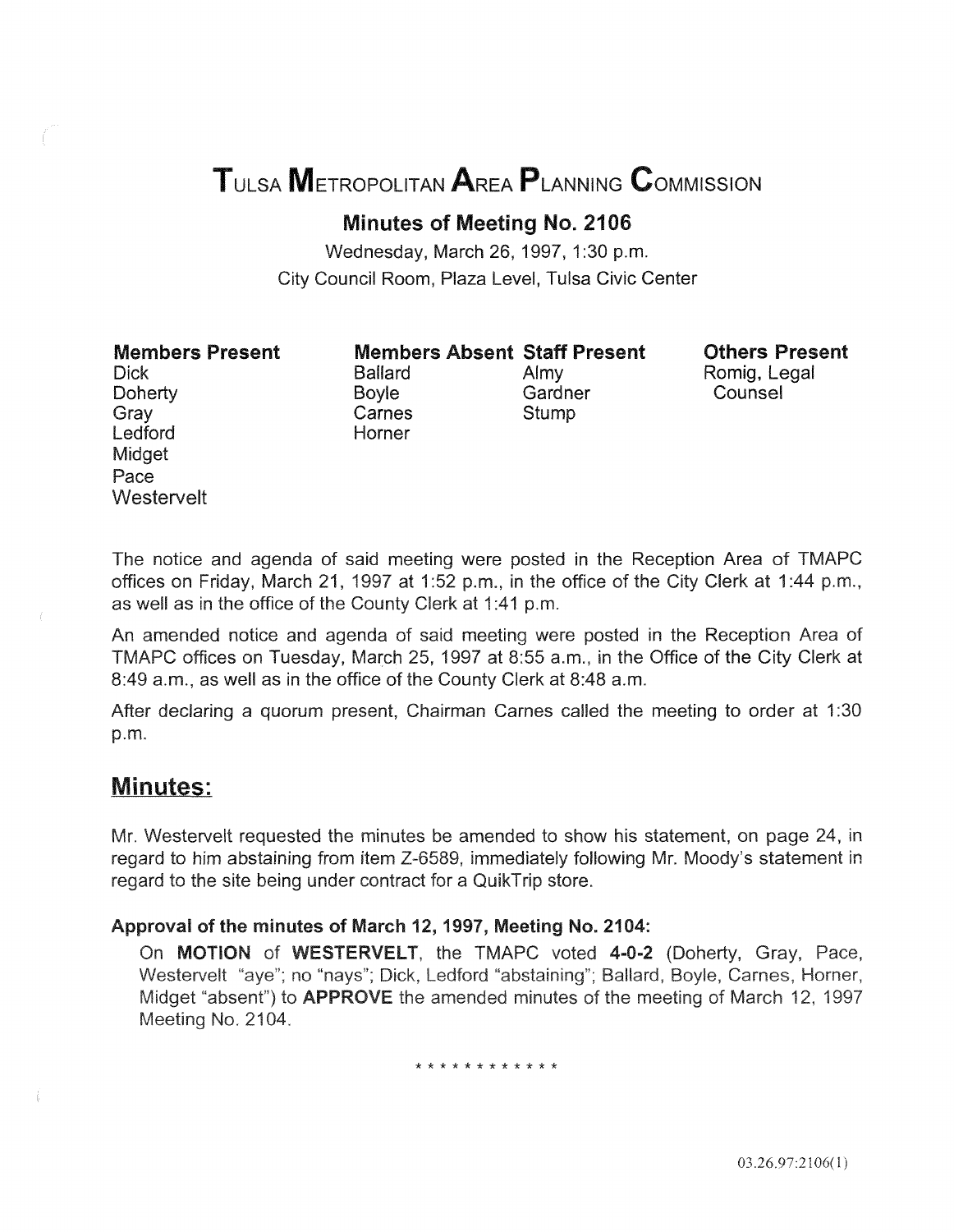# **REPORTS:**

## Committee Reports:

## Rules and Regulations Committee

Mr. Doherty stated the tower communications regulations are be considered by the City's Committee system.

## Community Participation Committee

Ms. Gray stated the Community Participation Committee met today, prior to the TMAPC meeting, to discuss the agenda for the next Workshop/Training Session to be held on May 6, 1997, at 6:30 p.m. The topic will be Code Enforcement.

## Director's Report:

informed the Commission there are two items scheduled for the March 27, 19 City Council meeting. She stated Bob Gardner will be in attendance.

# SUBDIVISIONS:

## Final Plat Approval

## Alliance Center (3413)

Northeast corner of East 66th Street North and Whirlpool

## TMAPC Comments:

Mr. Doherty stated staff indicated all approval.

(PD-15) (County)

## **TMAPC Action; 6 members present:**

On MOTION of LEDFORD, the TMAPC voted 6-0-0 (Dick, Doherty, Gray, Ledford, Pace, Westervelt "aye"; no "nays"; none "abstaining"; Ballard, Boyle, Carnes, Horner, Midget "absent") to APPROVE the Final Plat for Alliance Center.

\* \* \* \* \* \* \* \* \* \* \* \*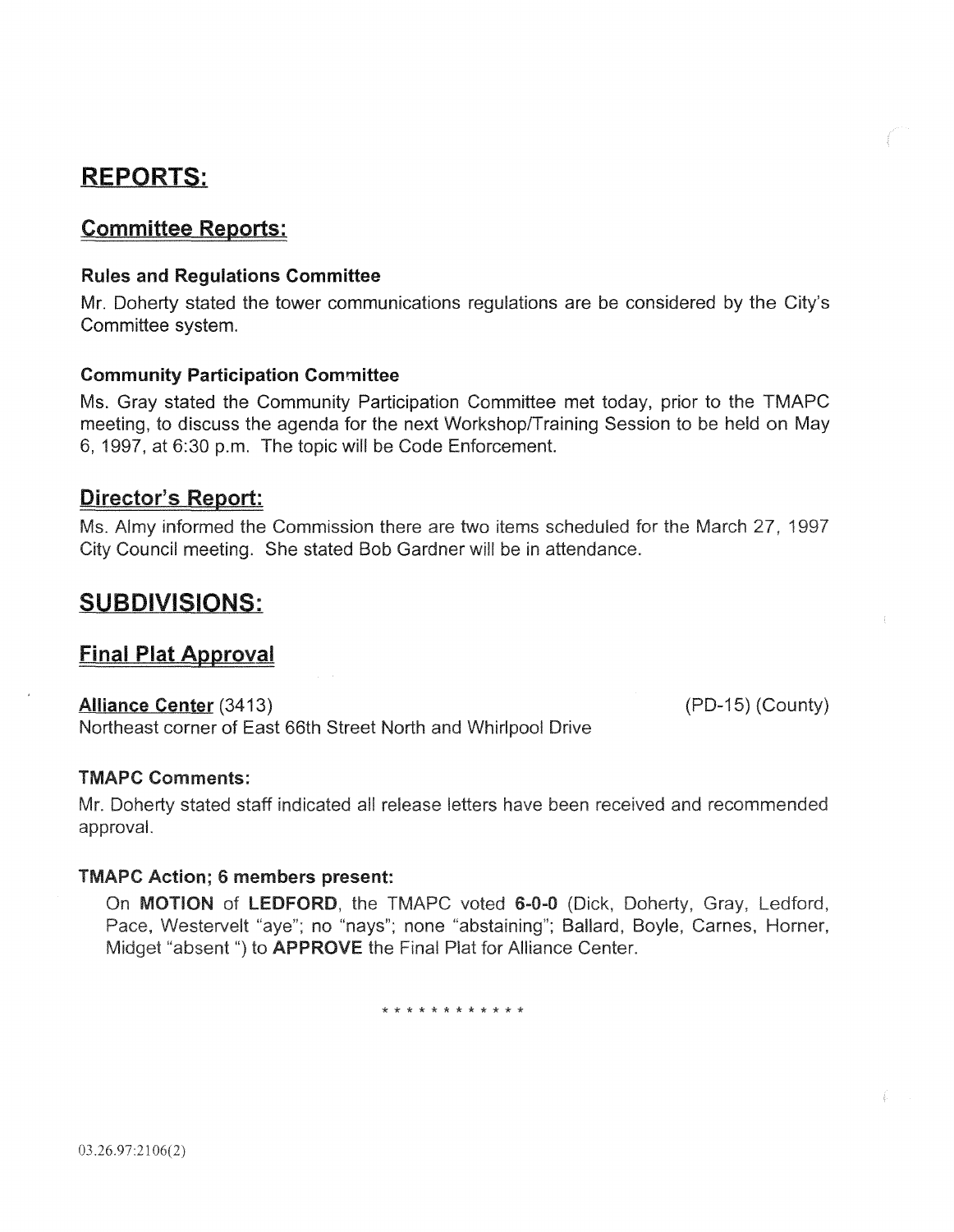# Amendments to Certificate of Dedication:

#### Briarglen South (PD-6) (CD-17)

East of 129th East Avenue on 31st Court South (Changes required as a result of minor amendment PUD-148-5.)

#### TMAPC Comments:

Mr. Doherty stated the changes are a result of minor amendment PUD-148-5 and staff recommends approval.

#### TMAPC Action; 6 members present:

On MOTION of WESTERVELT, the TMAPC voted 6-0-0 (Dick, Doherty, Gray, Ledford, Pace, Westervelt "aye"; no "nays"; none "abstaining"; Ballard, Boyle, Carnes, Horner, Midget "absent ") to APPROVE the Amendments to Certificate of Dedication for Briarglen South.

\* \* \* \* \* \* \* \* \* \* \* \*

# ZONING PUBLIC HEARING:

Application No.: CZ-233 RS to IL Applicant: Jerry Gardner (PD-8) (County) **Location:** East of northeast corner West 61st Street South and South 49th West Avenue

#### Staff Recommendation:

Relationship to the Comprehensive Plan:

The District 8 Plan, a part of the Comprehensive Pian for the Tulsa Metropolitan Area, designates the property as Medium Intensity-Industrial.

According to the Zoning Matrix the requested IL is in accordance with the Plan Map.

**Staff Comments:** 

Site Analysis: The subject property is approximately 2.2 acres in size and located east of corner of West 61st Street and South 49th West Avenue. It is flat, nonwooded, has a manufactured building and trucking business and is zoned RS in County.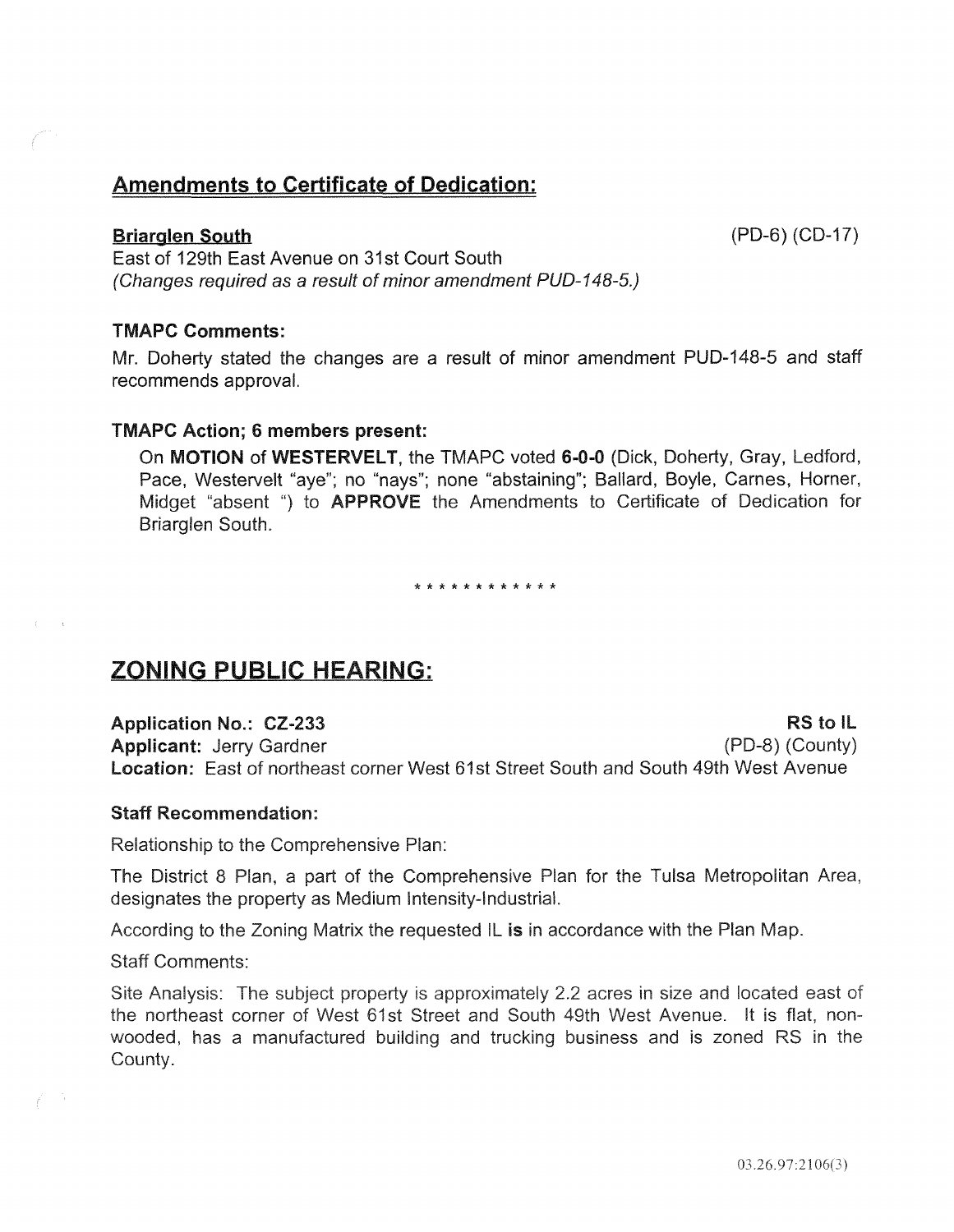Surrounding Area Analysis: The subject tract is abutted on the north by non-conforming truck and abandoned automobile storage, zoned RS; to the northwest by a truck storage, zoned IM; to the east by vacant property and a single-family dwelling, zoned RS; to the south by single-family dwellings in Creek County; and to the west by a trucking business and storage, zoned IL.

Zoning and BOA Historical Summary: The most recent action in this area rezoned the tract to the west across the railroad from RS to IL for a trucking establishment.

Conclusion: Based on the existing zoning and development in this area, staff recommends APPROVAL of IL zoning for CZ-233.

#### There were no interested parties wishing to speak.

#### TMAPC Action; 6 members present:

On **MOTION** of **DICK**, the TMAPC voted 6-0-0 (Dick, Doherty, Gray, Ledford, Pace, Westervelt "aye"; no "nays"; none "abstaining"; Ballard, Boyle, Carnes, Horner, Midget "absent") to recommend **APPROVAL** of the IL zoning for CZ-233 as recommended by staff.

#### Legal Description for CZ-233:

The South 97' of the West 177.2' of the East 192.2' of Lot 3, and the West 177.2' of the East 192.2' of Lot 4, Block 5, Bozarth Acres to the City of Tulsa, Tulsa County, State of Oklahoma, according to the recorded Plat thereof, and Lot 4, Block 1, Geurins Addition, a Resub of Bozarth Acres, and located east of the northeast corner of West 61st Street South and South 49th West Avenue, Tulsa, Oklahoma.

\* \* \* \* \* \* \* \* \* \* \* \*

Application No.: CZ-234 Applicant: Stephen Schuller Location: South of 66th Street North, West side of U. **Presented to TMAPC: Stephen Schuller** 

**AG to IL** (PD-15) (County)

## Staff Recommendation:

The District 15 Plan, a part of the North Tulsa County Comprehensive Plan, designates the property as Recreation - Open Space and Development Sensitive.

According to the District Plan the requested IL is not in accordance with the Plan Map.

## **Staff Comments:**

Site Analysis: The subject property is approximately five acres in size and located west of the southwest corner of East 66th Street North and U.S. Highway 169. It is sloping, wooded, vacant and zoned AG in the County.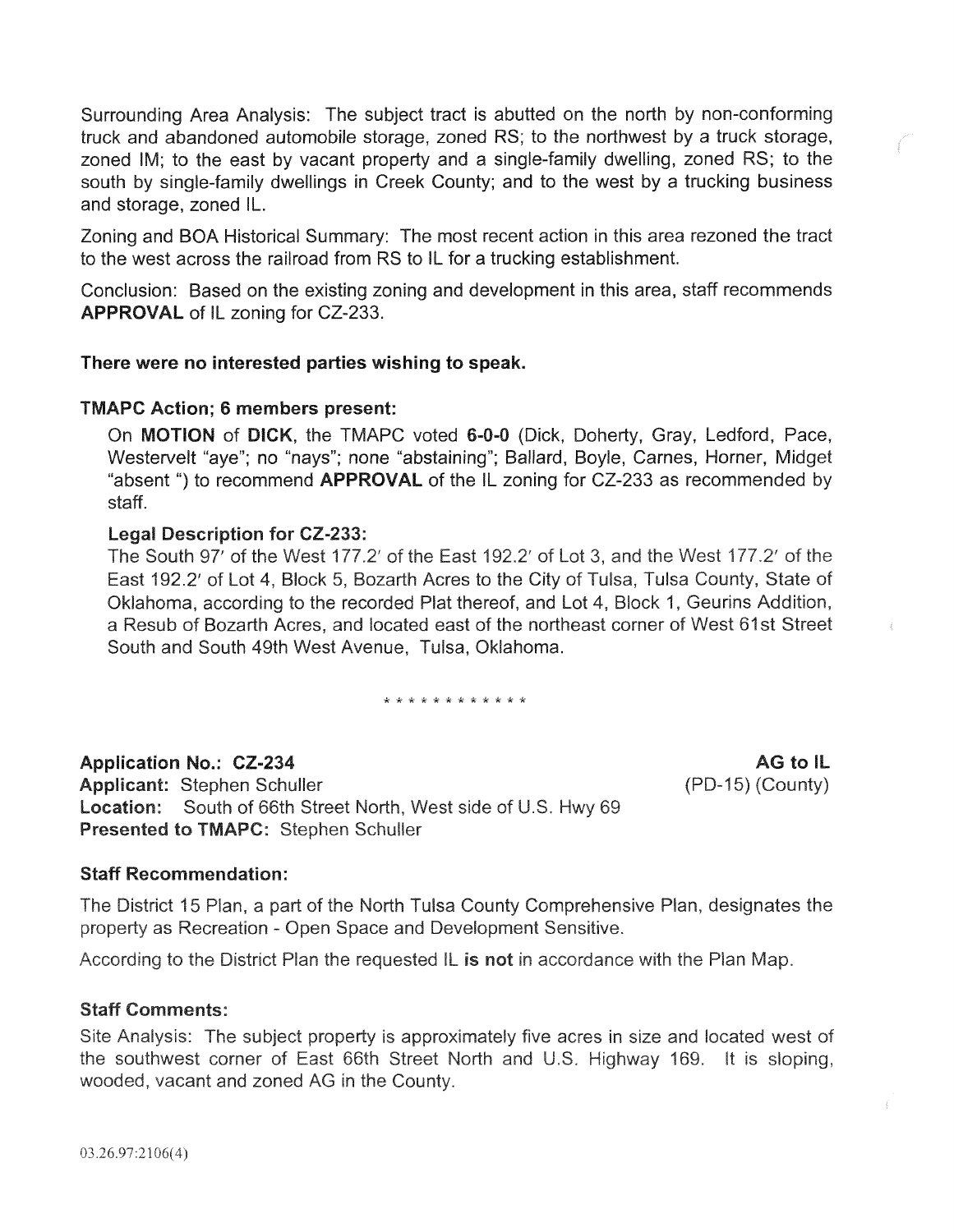Surrounding Area Analysis: The subject tract is abutted on the north by vacant property and scattered single-family dwellings, zoned AG and IM; to the west by vacant property, zoned AG; to the northwest by vacant property, zoned RMH; to the east by the Mingo Valley Expressway, zoned AG; and to the south by vacant land, zoned AG.

Zoning and BOA Historical Summary: The most recent action in this area approved IL zoning on the northeast corner of the subject tract.

Conclusion: The North Tulsa County Plan, a part of the Comprehensive Plan for the Tulsa Metropolitan Area, recommends that this area be used for Rural Residential - Recreation and Open Space. It is designated as being Development Sensitive and it is intended that open space areas be developed so as to preserve the natural features and enhance the ,'isual character of North Tulsa County, to buffer adverse effects of certain land uses and serve a conservation purpose. Development in this area should be coordinated with the development of a flood/storm drainage management program. The North Tulsa County Comprehensive Plan also designates that development intensity within this area be onehalf of the rural residential intensity, unless developed under a Planned Unit Development. Based on the Comprehensive Plan and physical development restraints on the tract, staff does not feel that IL zoning is appropriate for this area, and recommends DENIAL of IL zoning for CS-234.

#### Applicant's Comments:

Stephen Schuller, 320 South Boston, 74103, stated he is representing the owner of the property. He stated the property is situated on the west side of the Mingo Valley Expressway (Hwy 169) and south of 66th Street North. He presented a map pointing out the subject property as indicated by the color orange. He stated the maps indicate the zoning district configurations within the area of the subject property.

Mr. Schuller pointed out that Comprehensive Zoning Map No. 24 indicates industrial zoning, as indicated in the color blue, with the exceptions of residential, mobile home developments, commercial shopping and general development, and one single-family residential family development.

Mr. Schuller stated along the expressway, there has been nothing but industrial zoning with the exception of the small mobile home development on the east. He stated the industrial zoning extends north into Owasso along the expressway. He pointed out the current uses in the area: the County Maintenance building on the corner across from the subject property; an RV yard across the expressway on the other side, north of 66th Street North; adjacent to the RV yard is an asphalt company and other similar, industrial uses north of the railroad tracts. He stated there are several industrial uses on the south side as well. He also pointed out another RV yard and a mobile home park to the east. He noted the property to the west, zoned mobile home, is vacant at this time.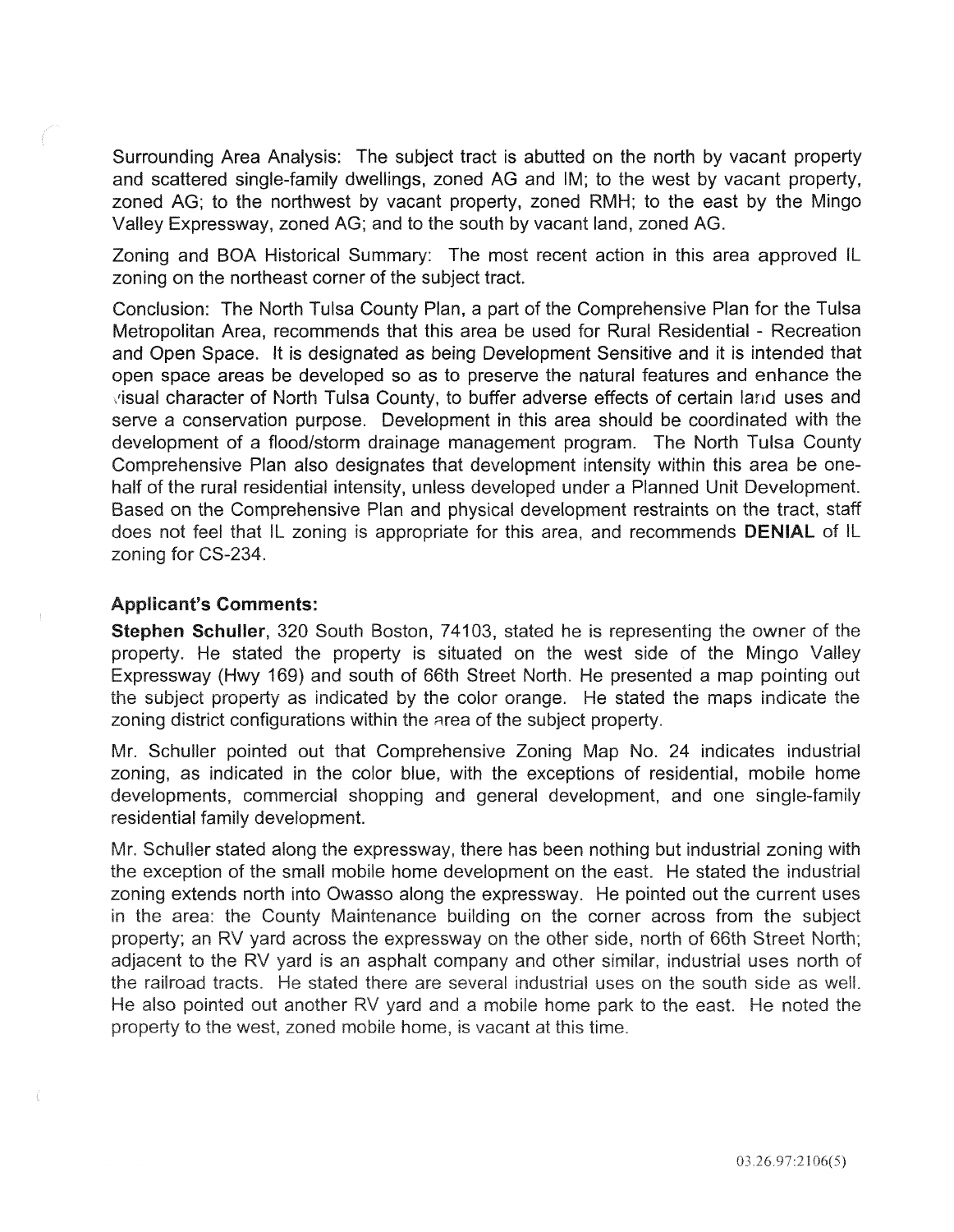Mr. Schuller stated the only single-family development in the area in situated along 66th Street North. He feels the surrounding property is commercial and/or industrial property. He noted a portion of the subject property is low at one end, he feels any industrial development will have to be coordinated with the County, with respect to flood control or stormwater management.

## There were no interested parties wishing to speak.

## TMAPC Comments:

Mr. Gardner stated the Comprehensive Plan designates the area as low-intensity due to the property being located within a floodplain. He feels, where the ground is higher and north of 66th Street, there has been development. However, the lower ground has not been developed. He stated the use for outdoor advertising may be appropriate in low areas; however, outdoor advertising does not make the property industrial.

Mr. Doherty noted the property located on the corner was previously zoned IL for outdoor advertising. He feels outdoor advertising has been provided for in the vicinity.

Ms. Pace questioned whether any flood-prone area studies have been performed. Mr. Gardner replied some studies have been performed and floodplain maps are available. indicated there may be some uses that would be appropriate for floodplain areas; however, IL zoning indicates it is a industrial development area and it's not. He noted in the past, mobile home parks were located in floodplain areas and then due to flooding, the City and County had to buy them out.

Mr. Gardner stated floodplain maps indicate the least and most flood-prone areas.

Mr. Midget requested clarification of staffs concerns. Mr. Gardner stated IL zoning would indicate the property is developable when in fact it is in floodplain.

Commissioner Dick feels there are enough controls in place that just by zoning the property a particular way will not allow a developer to develop an area located in a flood area. U inspecting the subject property, Commissioner Dick feels the property will not be developed as residential. He indicated support of the request but informed Mr. Schuller that the County will also hear the case. He noted he agrees with Mr. Gardner in regard to reviewing the uses permitted in floodplain areas.

Ms. Gray clarified that the property to the west is currently zoned for mobile homes but is vacant. Mr. Gardner indicated the property to the west was originally developed as a mobile home park but was flooded and cleared out.

Mr. Doherty stated he agrees with staff in that the property is floodplain and needs to be left as AG-zoned.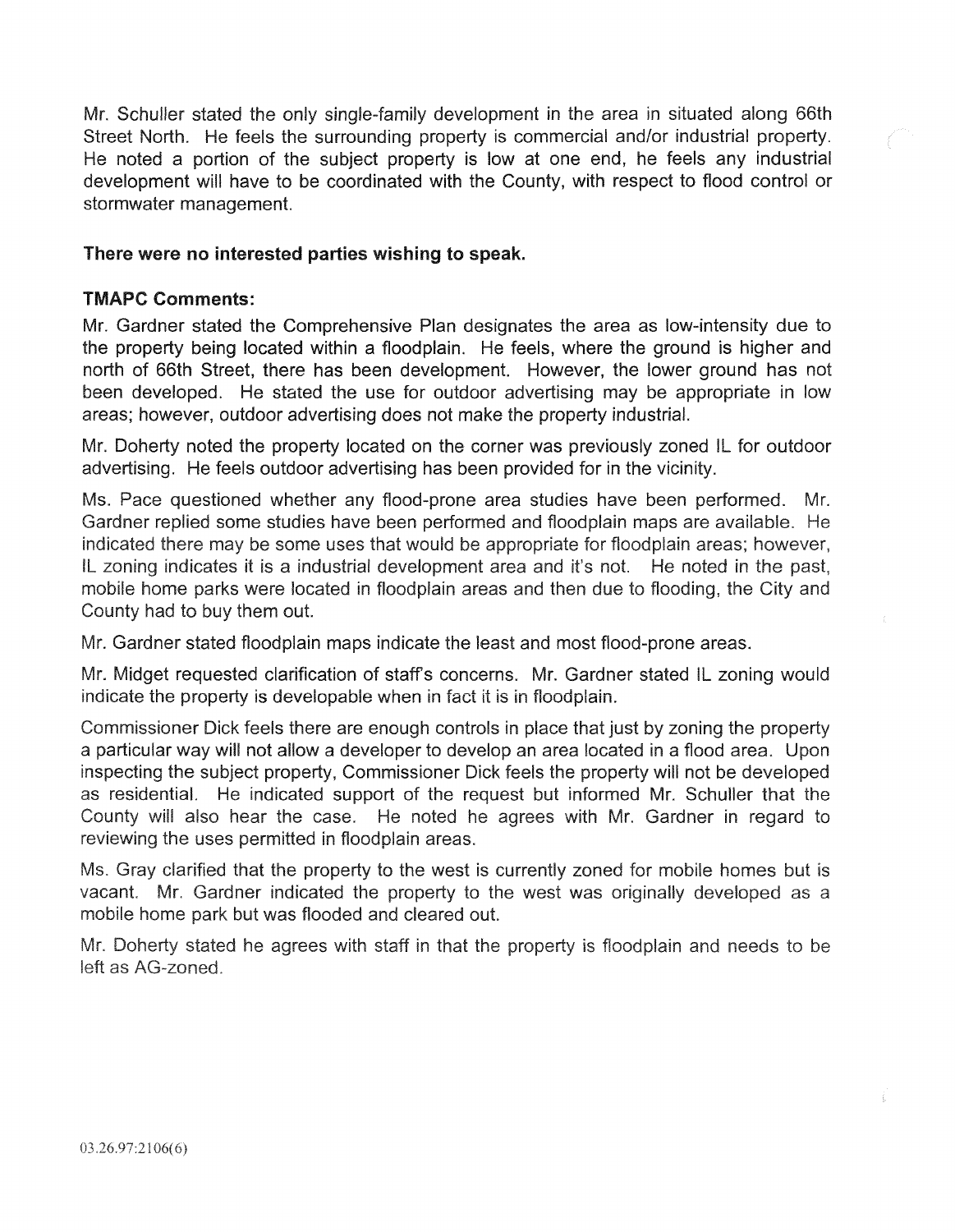Mr. Westervelt feels, due to all the other IL zoning in the area, IL zoning is appropriate and feels the Planning Commission should not be involved in stormwater management.

#### TMAPC Action; 7 members present:

On MOTION of MIDGET, the TMAPC voted 4-3-0 (Dick, Ledford, Midget, Westervelt "aye"; Doherty, Gray, Pace "nays"; none "abstaining"; Ballard, Boyle, Carnes, Horner "absent") to recommend **APPROVAL** of IL zoning for CZ-234.

#### Legal Description for CZ-234:

All that part of Lot 4, Section 5, T-20-N, R-14-E of the IBM, Tulsa County, State of Oklahoma, according to the U. S. Government survey thereof, lying West of the U. S. Highway 169 right-of-way, more particularly described as follows: beginning at the Northwest corner of said Lot 4, thence East 677.8' to the West line of said Highway; thence S 00°04',West 40'; thence South 20°43' East 140.9'; thence S 00°04' West 1, 119.2' to the South line of said Lot 4; thence West 718.4' to the Southwest corner of said Lot 4; thence North to the Point of beginning less and except the North 550' of the East 330' thereof; and located on the southwest corner of East 66th Street North and North U. S. Highway 169, Tulsa, Oklahoma.

#### \* \* \* \* \* \* \* \* \* \* \* \*

#### Application No.: PUD-236-C-1 (PD-18) (CD-8)

Applicant: Charles E. Norman

**Location:** Northwest corner East 76th Street and South Memorial Drive (Minor Amendment allocating building floor area and dwelling units to newly created lots.)

#### Staff Recommendation:

The applicant is requesting minor amendment approval to allocate 61 elderly housing units and 34,112 square feet of office floor area to a portion of Development Area I, leaving 125 elderly housing units and 69,888 square feet of office floor area in the remaining portion of the development area.

The applicant has designated the west 313 feet of Development Area I, consisting of a four-acre tract, as Tract I-A. The applicant has a pending sale for the four-acre parcel for development of elderly housing with a maximum of 61 units.

PUD-236, as originally approved, permitted office uses in Development Area I with a maximum floor area of 104,000 square feet. Development Area I contains 8.5 acres.

PUD-236-C, approved in 1991, added housing facilities for the elderly with a maximum of 186 dwelling units as an additional permitted use within Development Area I.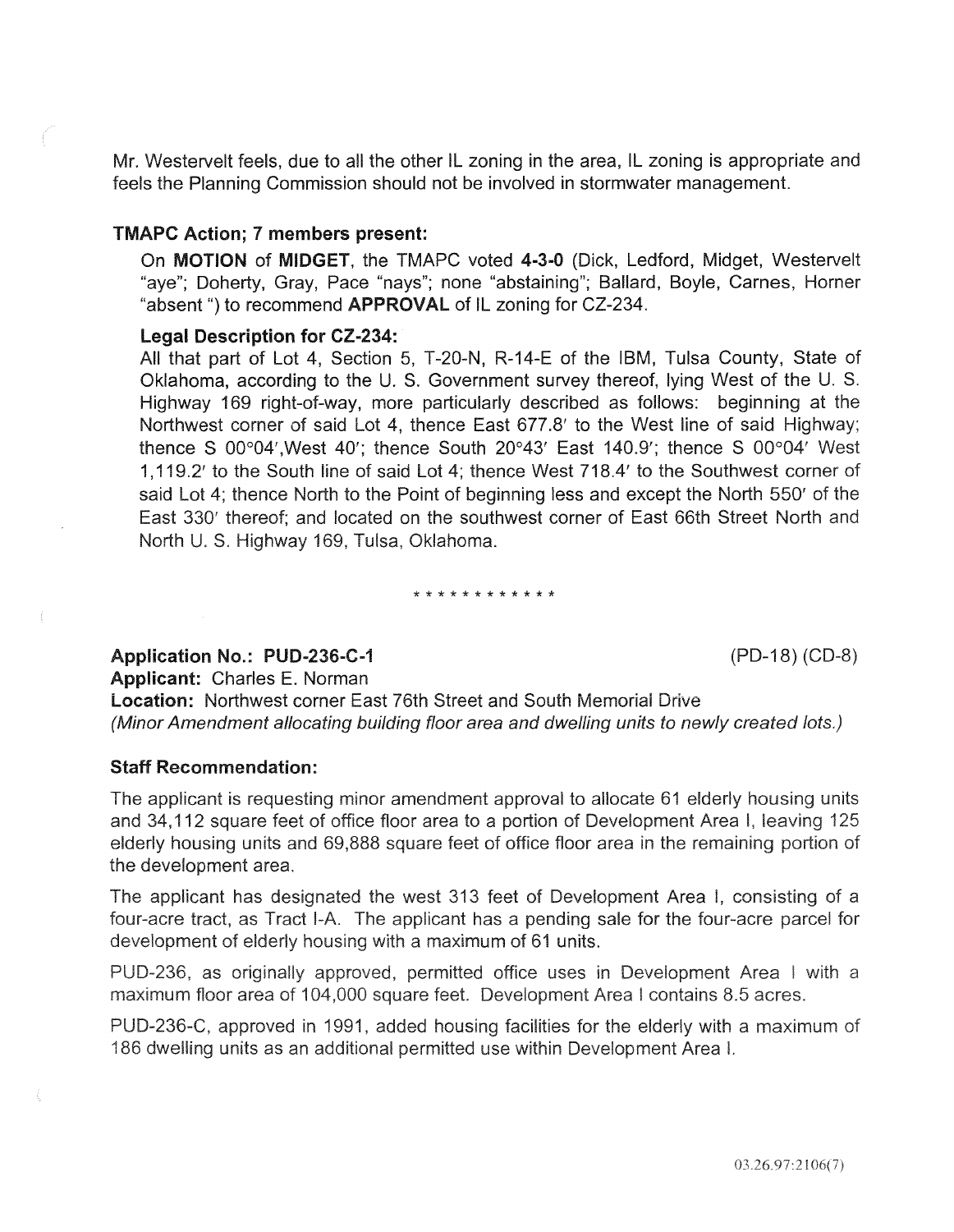Staff review of the request finds the proposed reallocation of elderly housing units and office floor area for the west 330 feet or four-acre tract, while reducing the intensity of use, consistent with the standards of the outline development plan of the PUD. The balance of Development Area I also meets the minimum office floor area and number of elderly housing units at a higher intensity of use but still allowed by the standards contained in the outline development plan.

Staff, therefore, recommends **APPROVAL** of the minor amendment with the following development standards:

Development Area 1-A

| Maximum Floor Area for Office Use        | 34,112 SF |
|------------------------------------------|-----------|
| Maximum Number of Elderly Dwelling Units | 61        |
| Development Area I (remainder)           |           |
| Maximum Floor Area for Office Use        | 69,888 SF |
| Maximum Number of Elderly Dwelling Units | 125       |

#### There were no interested parties wishing to speak.

#### TMAPC Action; 7 members present:

On MOTION of MIDGET, the TMAPC voted 7-0-0 (Dick, Doherty, Gray, Ledford, Midget, Pace, Westervelt "aye"; no "nays"; none "abstaining"; Ballard, Boyle, Carnes Horner "absent ") to **APPROVE** the Minor Amendment PUD-236-C-1 to allocate 61 elderly housing units and 34,112 square feet of office floor area to Tract 1-A of Development Area I and 125 elderly housing units and 69,888 SF of office floor area for the remainder of Development Area I, subject to conditions as recommended

\* \* \* \* \* \* \* \* \* \* \* \*

Application No.: PUD-523-1 Applicant: Jack Gilbert Location: 8315 South 85th East Avenue (Minor Amendment to reduce required rear yard.)

#### **Staff Recommendation:**

The applicant is requesting Minor Amendment approval to reduce the required rear yard from 20 feet to four feet to accommodate the southeast corner of a proposed 2,709 SF single-family dwelling.

 $(PD-18) (CD-8)$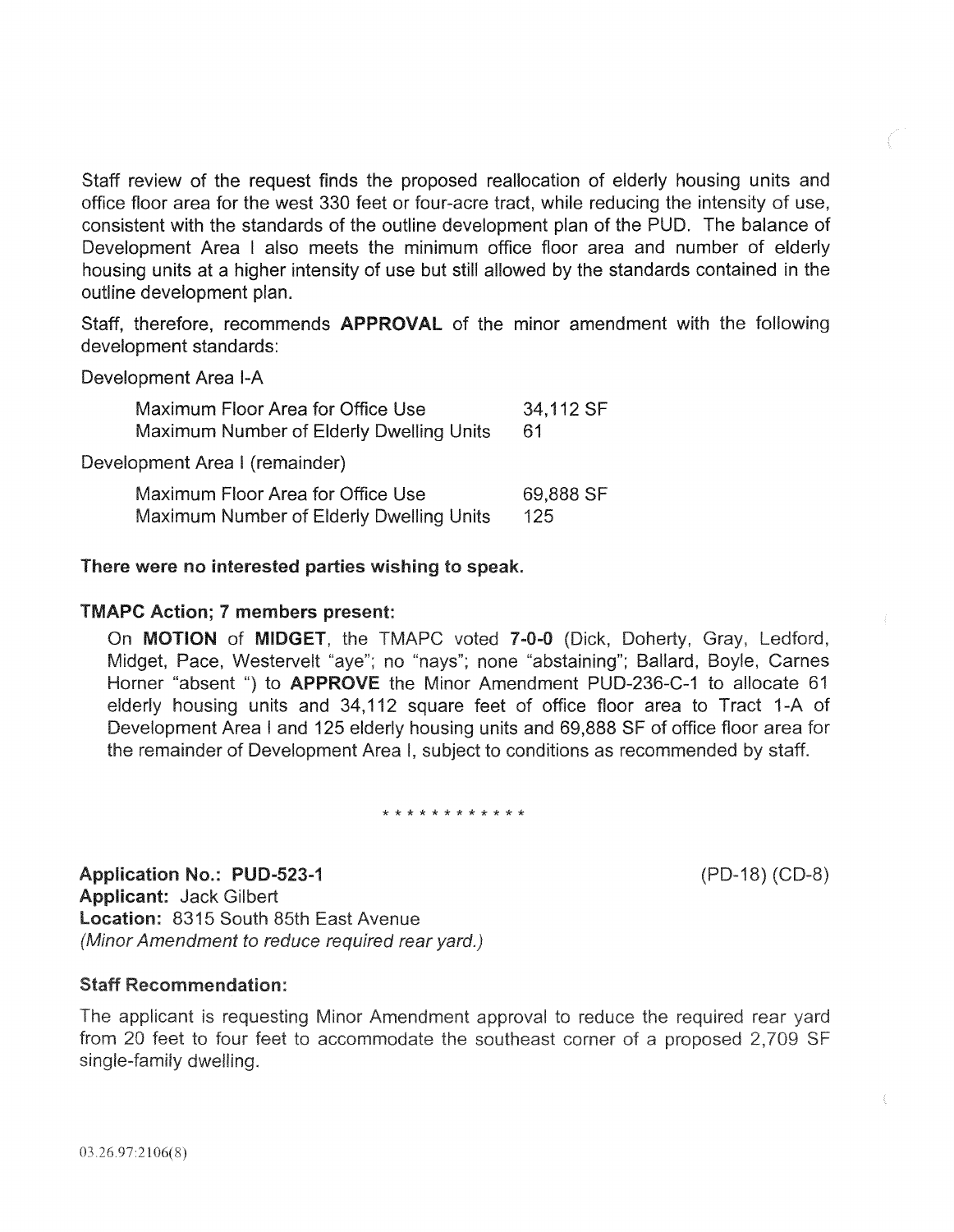Staff review of the plot plan submitted as part of the application finds that the lot is of an irregular size, being 155.44 feet deep on the north and 76.62 deep on the south. The proposed structure (52 foot by 52 foot footprint) encroaches into the required rear yard at the southeasternmost portion of the lot. It also encroaches almost a foot into the five-footwide utility easement along the rear of the lot. Land to the east, or rear, of the lot is a wide reserve drainage area. The area to the immediate south of Lot 8 is unplatted. The plat restrictions require that homes in the addition be at least 2,500 SF.

Based on the plot plan submitted, the large open area at the rear of the lot and its irregular shape, staff recommends **APPROVAL** of the Minor Amendment to reduce the required rear yard for Lot 8 from 20 feet to four feet, if the utility easement is vacated, or five feet if it is not.

#### Applicant's Comments:

Jack Gilbert stated he is in agreement with staff recommendation.

#### There were no interested parties wishing to speak.

#### TMAPC Action; 7 members present:

On MOTION of WESTERVELT, the TMAPC voted 7-0-0 (Dick, Doherty, Gray, Ledford, Midget, Pace, Westervelt "aye"; no "nays"; none "abstaining"; Ballard, Boyle, Carnes, Horner "absent ") to **APPROVE** the Minor Amendment PUD-523-1 to reduce required rear yard for Lot 8 from 20 feet to four feet, if the utility easement is vacated or five feet if not vacated, as recommended by staff.

#### \* \* \* \* \* \* \* \* \* \* \*

# CONTINUED ZONING TEXT AMENDMENT PUBLIC HEARING:

Proposed Amendments to Tulsa County Zoning Code in regards to regulation of communication towers.

#### **Rules and Regulations Committee Comments:**

the Commission that the regulation of communication Zoning Code was continued due to the difference between the One of the differences is the interpretation of the County Building Ir that has sent every tower of more than 65 feet to the BOA.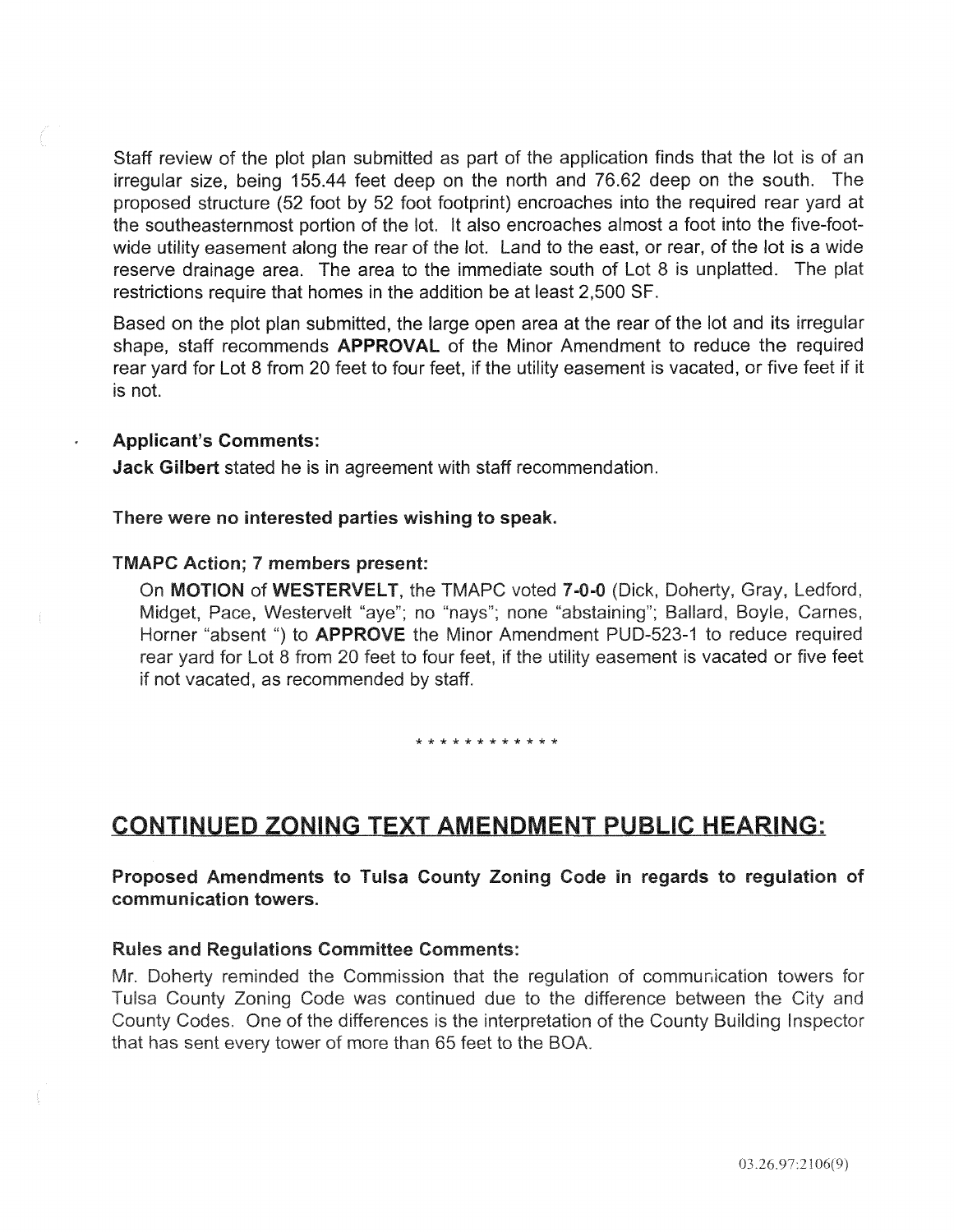Mr. Doherty stated there is an expressed desire to make the regulation of communication towers for the County Code compatible with the City Code. With that, Mr. Doherty opened the public hearing and requested input.

#### There were no interested parties wishing to speak.

#### Staff Comments:

Mr. Gardner stated since the City has not finalized their ordinance on communication towers, he suggested a continuance. He stated staff will use the City's ordinance and the County's needs to draft the County Code for communication towers.

#### **TMAPC Action: 7 members present:**

On MOTION of DICK, the TMAPC voted 7-0-0 (Dick, Doherty, Gray, Ledford, Midget, Pace, Westervelt "aye"; no "nays"; none "abstaining"; Ballard, Boyle, Carnes, Horner "absent ") to CONTINUE the Zoning Text Amendment Public Hearing for proposed Amendments to the Tulsa County Zoning Code in regard to regulation of communication towers to April 23, 1997 and direct staff to draft a proposal to amend the County Code in conformance with the City adoption.

#### \* \* \* \* \* \* \* \* \* \* \* \*

# **OTHER BUSINESS:**

#### PUD-166-J Lee Ann Fager

 $(PD-18) (CD-8)$ 

North and east of northeast corner 93rd Street and South Sheridan (Site Plan for a communications tower.)

#### **Staff Recommendation:**

The applicant is requesting Site Plan approval to construct a 100-foot monopole antennasupporting structure and antenna in the southwest portion of an existing mini-storage facility. The antenna supporting structure would be over 100 feet from the nearest residential district. The closest dwelling would be over 300 feet from the antenna supporting structure.

Staff has reviewed the site plan submitted with the application and finds the proposed antenna, antenna structure and transmitting equipment meet the conditions outlined when Major Amendment approval was granted by both the Planning Commission and City Council. Those conditions specified location and placement within the storage site. maximum height, setback, use of existing storage to house transmitting equipment, compatibility with existing and planned surrounding uses and fencing requirements.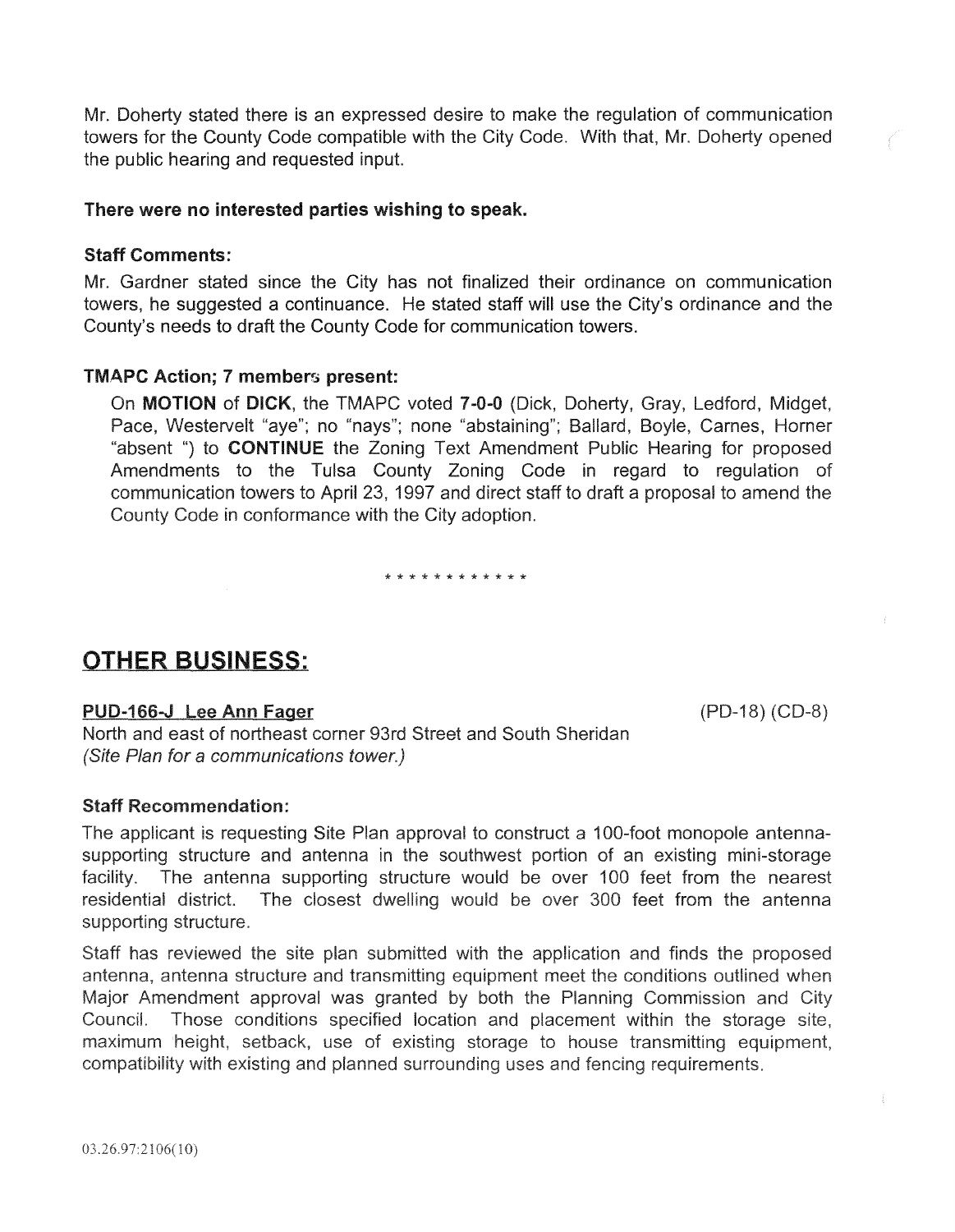Therefore, staff recommends APPROVAL of the Detailed Site Plan for PUD-166-J subject to the approval and publication of the Ordinance supporting the Major Amendment and adherence to the conditions outlined therein.

#### TMAPC Action; 7 members present:

On MOTION of MIDGET, the TMAPC voted 7-0-0 (Dick, Doherty, Gray, Ledford, Midget, Pace, Westervelt "aye"; no "nays"; none "abstaining"; Ballard, Boyle, Carnes, Horner "absent ") to **APPROVE** the Site Plan for PUD-166-J to construct a 100-foot monopole antenna-supporting structure and antenna in the southwest portion of an existing mini-storage facility subject to the conditions as recommended by staff.

#### \* \* \* \* \* \* \* \* \* \* \* \*

#### PUD-378 Roy **Johnsen** (PD-26) (CD-8)

Southwest of the southwest corner East 101st Street South and South Memorial Drive (Site Plan for a communications tower.)

#### Staff Comments:

The applicant is requesting Site Plan approval to locate a 90-foot cellular transmission tower within Lot 2, Block 1, Memorial Crossing, behind the south side of the Albertson's store and outside the existing screening fence. The tower is in Development Area A, which permits uses allowed by right in a CS District. Use Unit 4, Public Protection and Utility Facilities, are therefore allowed by right.

The site plan submitted indicates the tower will be of monopole design and situated 21 feet from the southern boundary of the PUD, on a moderate slope. The tower and equipment shelter area consist of an 80-foot by 21-foot fenced area served by an existing 25-foot paved drive from South Memorial, 345 feet to the east. The site plan indicates no sight screening for future residential development to the west, south or east of the proposed 1 ,680 square foot transmission tower compound.

The site plan indicates the tower will be 190 feet east of residential PUD 378-A and 21 feet from a future residential area currently zoned AG.

Staff review indicates the tower setback exceeds the 110% setback requirement for the residential area to the west, but is far too close to the probable residential area to the south. Staff believes that the more acceptable location for the tower and compound would be approximately 100 feet east of the western boundary of the PUD and 100 feet north of the southern boundary of the PUD. This location would place the tower behind the Albertson's store, would provide site screening to residential areas utilizing the existing fencing and would meet the required setback for the anticipated residential development to the south.

Staff, therefore, recommends **DENIAL** of the site plan application as submitted.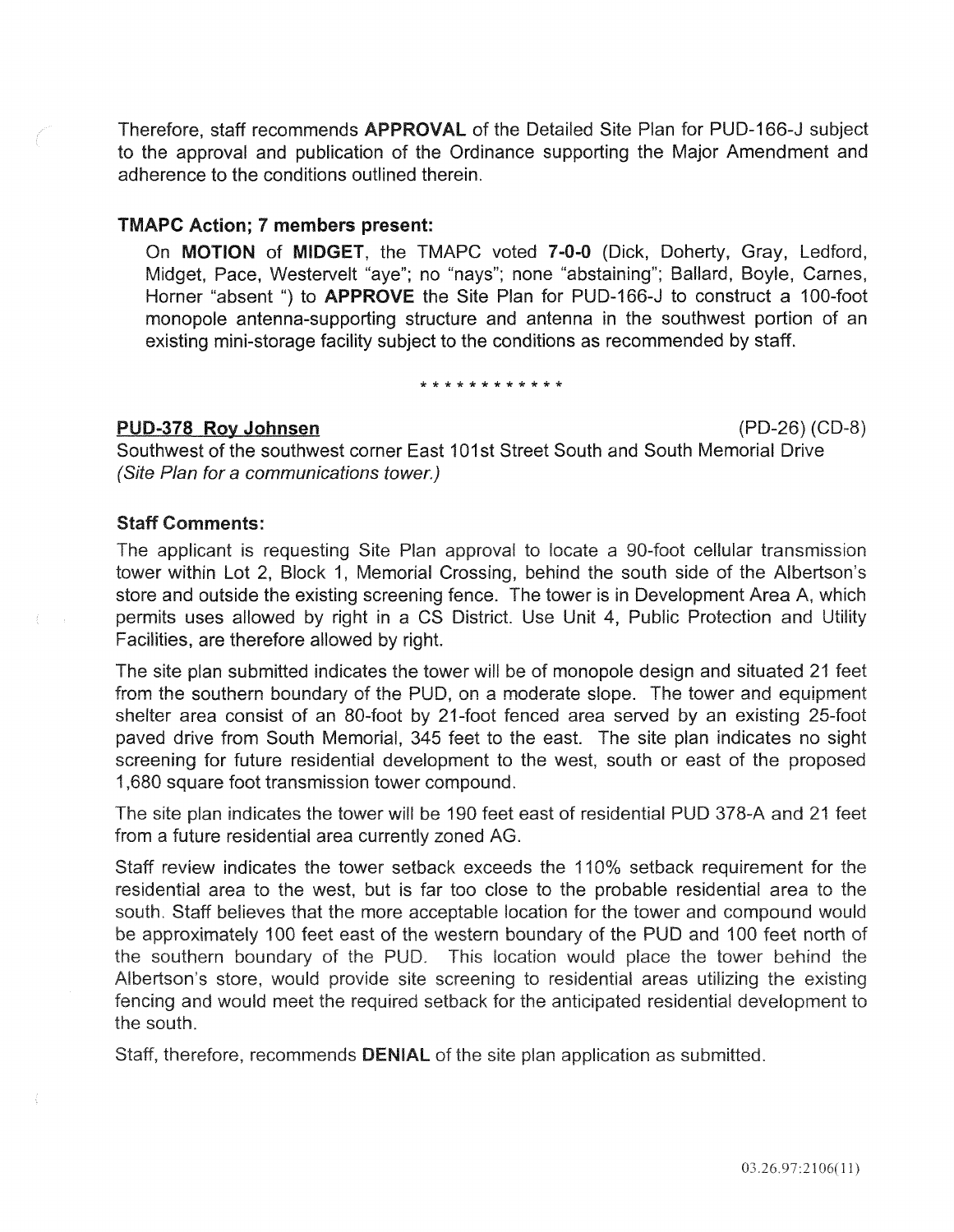## Applicant's Comments:

Roy Johnsen stated he represents AT&T Wireless, who is the applicant for the proposed monopole cellular tower. He presented and explained the case map, noting the northeastern corner is zoned CS, with a strip of RM-0 to the west and the northwestern corner is zoned AG, all subject to PUD-378. He stated the commercial area, as approved in the original PUD, extends west from Memorial approximately 800 feet, which overlaps a portion of the residentially-zoned strip.

Mr. Johnsen feels staffs principal concern is with the property to the south, presently zoned AG and consisting of approximately 20 acres. He feels the Comprehensive Plan identifies the front 330 feet as medium-intensity linear development area. He stated in the past, the 330 feet was zoned CS and required a PUD, and a basic PUD would result in an area of 660 feet or more. To clarify, overlay-zone the front portion of the property as a PUD and that floor area is generally extended to a greater depth. He feels this procedure is demonstrated in almost every medium-intensity linear development area in the City.

Mr. Johnsen informed the Commission that Memorial Drive is the dividing line between the City of Tulsa and Bixby. He stated Bixby's policy on zoning is slightly different from Tulsa's in that Bixby has virtually zoned everything along Memorial as commercial. Therefore, the east side of Memorial will be CS-zoned, if not already.

Mr. Johnsen presented a survey that displays the location of the proposed monopole. He reminded the Commission the entire tract was developed as PUD. The western 460 feet, approximately, has been approved for residential purposes. He indicated this area on the survey. He indicated the balance of the tract, which is more than 800 feet, is located within the commercial-use area of the PUD. The pointed out the Albertson's building, as indicated by shading on the survey map.

Mr. Johnsen pointed out the location of the proposed monopole, which is approximately 285 feet east of the residential line within the PUD. He stated the monopole would be located past the corner of the Albertson's building and outside of the existing However, the applicant is proposing to construct a retaining wall and pad site for the equipment shelter, and then the shelter will be screened around the perimeter. He feels the property to the south of the monopole will be commercially used.

Mr. Johnsen stated he has meet with Mr. Solow, the owner of the adjacent property, and Mr. Solow does not object to the location of the monopole. However, Mr. Solow expressed concern with the construction being properly completed and stated he objects to some of the construction work done by Albertson's. Mr. Solow also expressed concern with the current erosion problem, and Mr. Johnsen stated his client will provide sodding to deal with that.

Mr. Johnsen informed the Commission that he has represented Mr. East in the past and that Mr. East is the developer of the proposed Village PUD to the west. He stated he informed Mr. East of the proposed monopole and Mr. East expressed his preference for the location of the monopole would be to the east. Mr. East also expressed if the monopole were moved east to the parking area, he would not object either.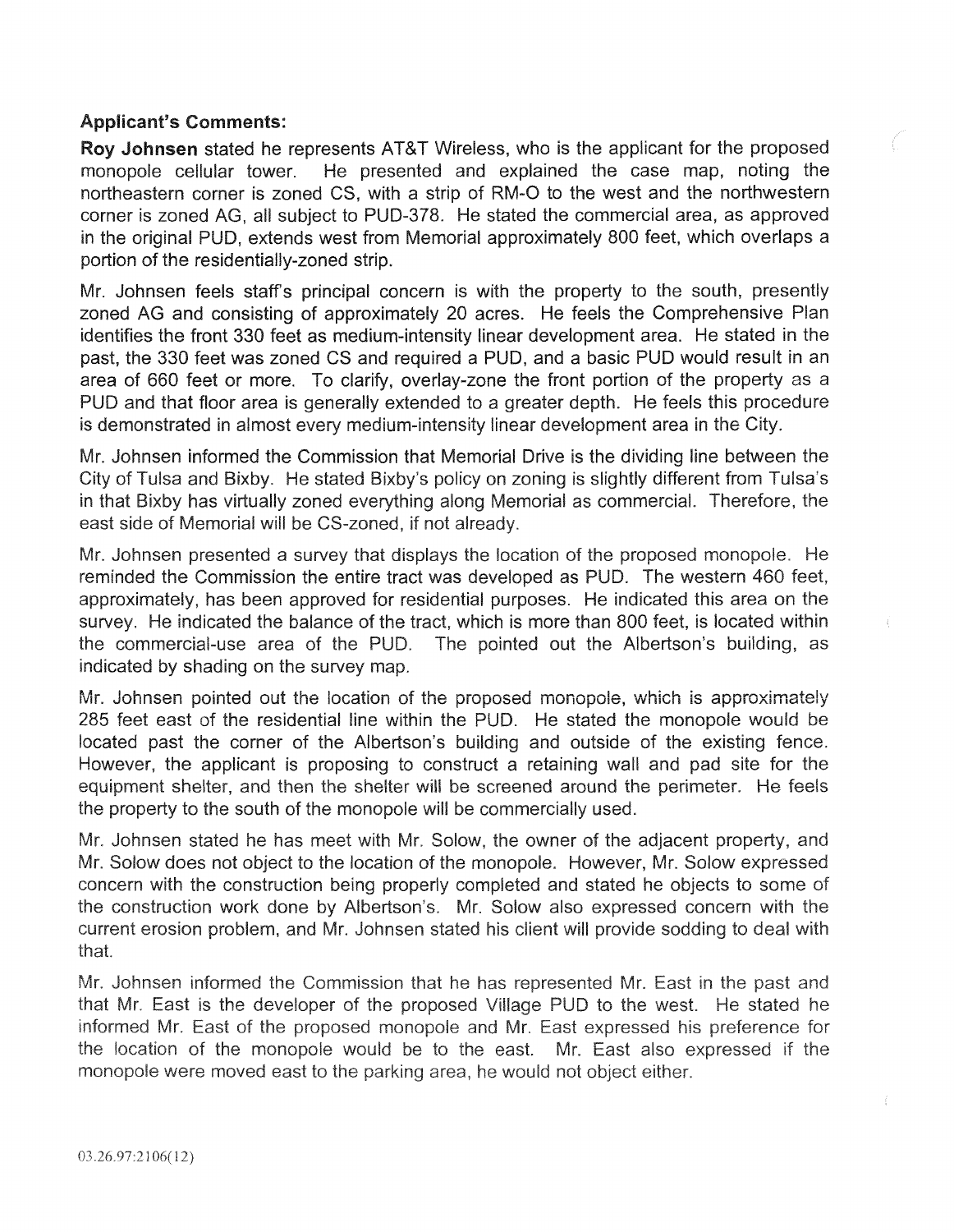Mr. Johnsen stated if he is interpreting staff's recommendation correctly, staff is suggesting the monopole be located 100 feet from the residential boundary line and 100 feet north of the AG boundary line. He feels this location would be outside of Albertson's fence and closer to the residential tract than his proposed 285 feet. Mr. Johnsen stated Mr. East would not prefer this location since the monopole would be closer to his property.

Mr. Johnsen stated the proposed location is actually located within the underlying zoning of CS and if it were not a PUD, the proposal would meet all the requirements under the present ordinance. However, it is a PUD and there is a required site plan review. Mr. Johnsen stated again he feels the property to the south will be changed and developed as commercial.

Mr. Johnsen reminded the Commission the proposal consists of a 90-foot monopole and the entire compound will be fully screened.

#### TMAPC Comments:

Ms. Pace asked the size of the entire compound. Mr. Johnsen replied the leased area is 21 feet north and south and 80 feet east and west. The equipment building will be 11' x 22' and 9' in height. Mr. Johnsen stated he had photographs of an existing site. Ms. Pace indicated she did not favor the snowfence in photographs she had recently seen and would prefer landscaping.

Ms. Pace asked whether there were any plans for the planting of trees. Mr. Johnsen replied in the negative and feels there is not an appropriate location for trees. Mr. Doherty suggested in the event the property to the south develops as residential, then some type of landscape screening would be required.

Mr. Ledford stated when the Albertson's PUD was approved, the screening consisted of rock pillars and a wooden fence along the back roadway. He feels that from a distance one would not be able to distinguish between the existing screening and the screening of the equipment building. He feels the monopole would be the only item that would be seen. Mr. Ledford feels the proposed location is a better choice than the 100' x 100' location.

Ms. Pace feels landscaping would still be appropriate.

Mr. Westervelt asked staff to comment on Mr. East's proposed location. Mr. Stump reminded the Commission that the Planning Commission's newly-adopted regulation on communication towers requires 110 percent setback from an AG district. The proposed location is approximately 20 feet. He feels this is going against the new regulation before it is adopted and finalized by the City Council. However, he feels if the Planning Commission approves the proposed location, a condition should be placed on the screening wall to be of the same design and material of Albertson's. Mr. Doherty stated the request was filed prior to the new regulation on communication towers. However, Mr. Doherty feels since this is a PUD, the Commission will be acting in much the same manner as a special exception, noting it would be unlikely the area to the south would not be developed residentially.